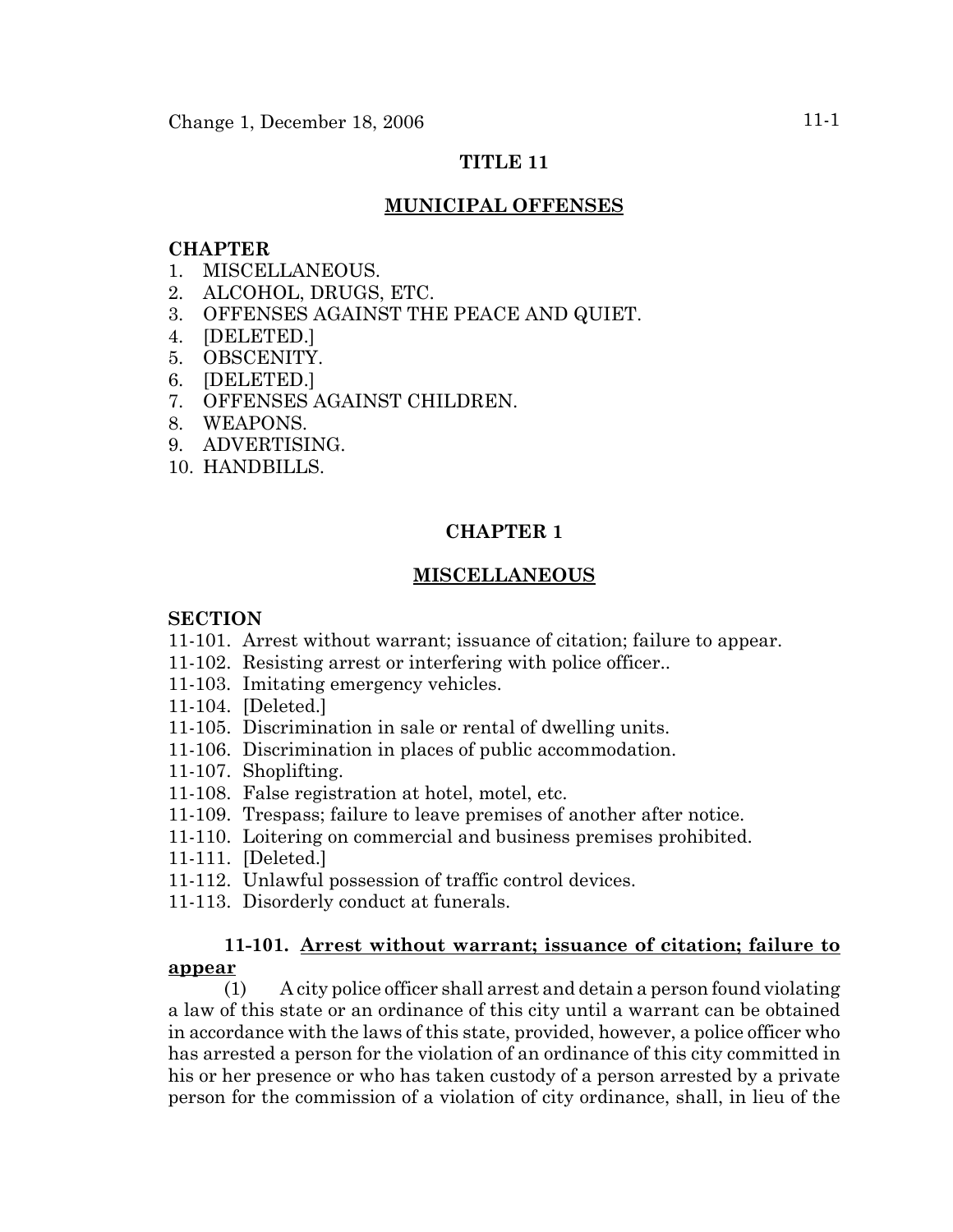continued custody, and taking the arrested person before a magistrate, issue such person a citation to appear in city court provided, however, the release on citation shall be optional for persons arrested for shoplifting, and provided further no citation shall be issued under this section if:

(a) The person arrested requires medical care or examination or is unable to care for himself or herself;

(b) There is a reasonable likelihood that the offense would continue or resume or that persons or property would be endangered by the arrested person;

(c) The person cannot or will not offer satisfactory evidence of identity;

(d) The prosecution of the offense for which the person was arrested or of another offense would be jeopardized;

(e) A reasonable likelihood exists that the arrested person will fail to appear in court;

(f) The person arrested is so intoxicated he or she could be a danger to himself or herself or to others;

(g) There are one or more outstanding warrants for the person; or

(h) The person demands to be taken immediately before a magistrate or refuses to sign the citation.

(2) A city police officer at the scene of a traffic accident may issue a written traffic citation to the driver or drivers of any vehicles involved in such accident when, based upon personal investigation, the officer has reasonable and probable grounds to believe that such person or persons have committed an offense under the provisions of title 15 of this code.

(3) A citation issued under this section shall demand the person cited to appear in court at a stated time, and it shall state the name and address of the person cited, the name of the issuing officer and the offense charged. Unless the person cited requests an earlier date, the time specified on the citation to appear shall be as fixed by the arresting officer. The citation shall give notice to the person cited that his or her failure to appear as ordered is punishable as contempt of court. The citation shall be executed in triplicate, the original to be delivered to the court specified therein, one (1) copy to be given to the person cited and one (1) copy to be retained by the officer issuing the citation. The original citation delivered to the court shall be sworn to by the issuing officer before a magistrate or official lawfully assigned such duty by a magistrate or before a notary public. The person cited shall signify his or her acceptance of the citation and his or her agreement to appear in court as directed by signing the citation.

(4) Whenever a citation has been prepared, accepted and the original citation delivered to the court as provided herein, the original citation delivered to the court shall constitute a complaint to which the person cited must answer,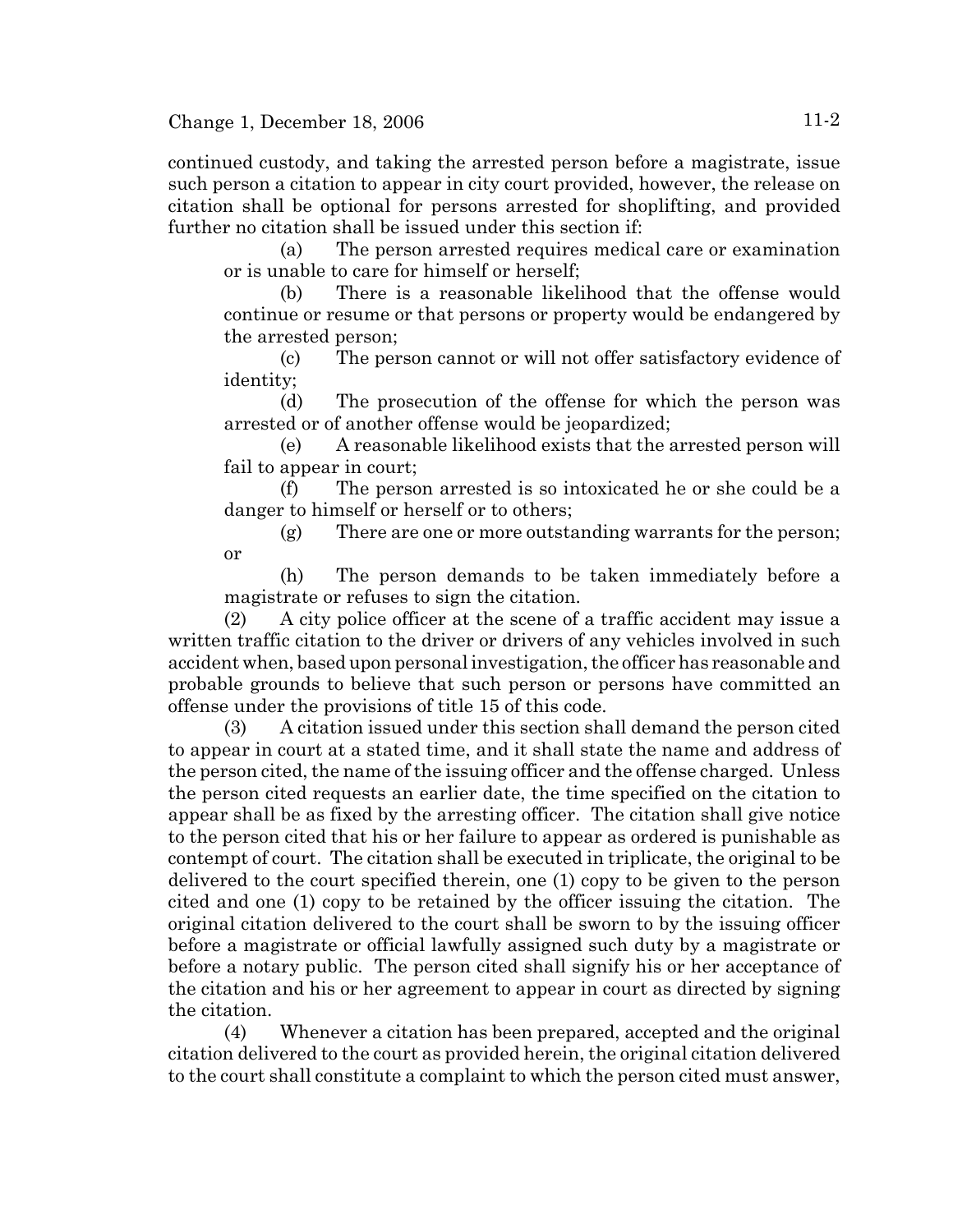and the officer issuing the citation shall not be required to file any other affidavit of complaint with the court.

(5) Prior to the time set forth the person to appear in court to answer the charge, the person cited may elect not to contest the charge and may, in lieu of appearance in court, submit the fine and cost to the clerk of the court. Such fine and cost shall be in an amount as fixed by rule of the court promulgated by the judge of the city court. The submission to a fine shall not otherwise be exclusive of any other method or procedure prescribed by law for disposition of a citation which may be issued for a violation of any provision of this code.

(6) Any other provision of this code to the contrary notwithstanding, if the person cited or released on a citation for the violation of any city ordinance has not paid the citation upon submission to fine and cost as provided in this section, and the person fails to appear in court at the time specified on such citation or at such later date as may be fixed by the court, the court may issue a warrant or attachment for the arrest of such person, or the court may declare a judgment of forfeiture against such person in any amount not to exceed the maximum fine and cost prescribed by law for such offense; and such judgment may be collected as otherwise provided by law.

(7) It shall be unlawful for any person to intentionally, knowingly or willfully fail to appear in court on the time and date specified on the citation or to knowingly give a false or assumed name regardless of the disposition of the charge upon which he or she was arrested and upon conviction shall be subject to punishment as set forth in  $\S 1-107$  of this code. (1969 Code,  $\S 17-1$ )

**11-102. Resisting arrest or interfering with police officer**. (1) No person shall knowingly or wilfully oppose or resist a lawful arrest by a police officer by force or violence, nor shall any person offer any force or violence against any police officer subsequent to a lawful arrest by such police officer.

(2) No person shall interfere with any police officer while such officer is attempting to make a lawful arrest or is performing any other duty of his or her office. (1969 Code, § 17-2)

**11-103. Imitating emergency vehicles**. No person shall use a gong, bell, or siren on the streets of the city making a noise similar to that used by fire engines, police department vehicles or other emergency vehicles intended as a warning to the public to give way to passage of such vehicles in the performance of any public duty or service. (1969 Code, § 17-4)

**11-104. [Deleted.]** (1969 Code, § 17-6, as deleted by Ord. #17-06, Sept. 2006)

# **11-105. Discrimination in sale or rental of dwelling units**.

(1) Definitions. For the purpose of this section, the following words and terms shall have the meanings ascribed to them in this section: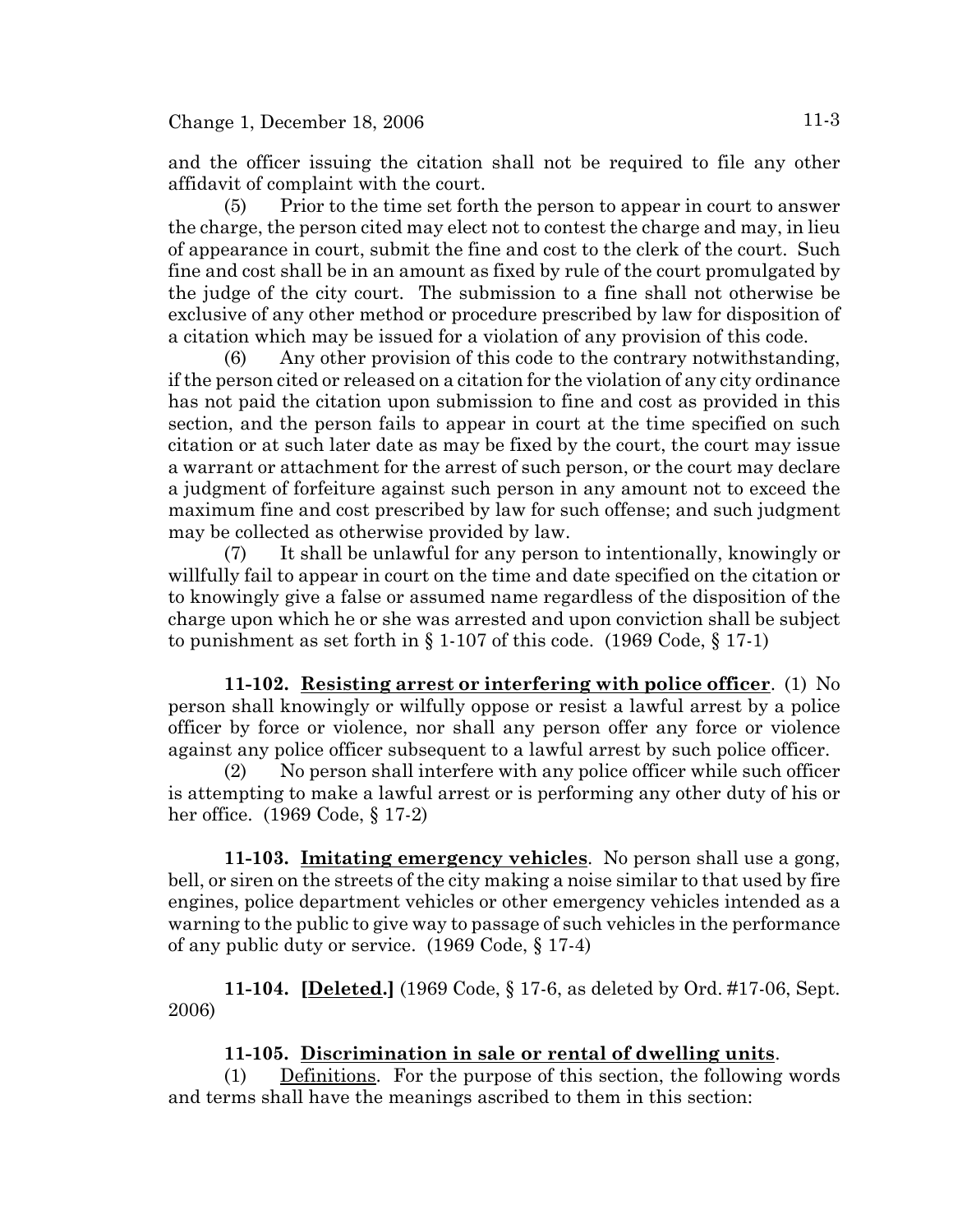(a) "Dwelling" means any building, structure, or portion thereof which is occupied as, or designed or intended for occupancy as, a residence by one (1) or more families, and any vacant land which is offered for sale or lease for the construction or location thereon of any such building.

(b) "Family" includes a single individual.

(c) "Person" includes one (1) or more individuals, corporations, partnerships, associations, labor organizations, legal representatives, mutual companies, joint-stock companies, trusts, unincorporated organizations, trustees, trustees in bankruptcy, receivers and fiduciaries.

(d) "To rent" includes to lease, to sublease, to let and otherwise to grant for a consideration the right to occupy premises not owned by the occupant.

(2) Prohibited acts. Subject to the exceptions hereinafter set out it shall be unlawful for any person to do any of the following acts:

(a) To refuse to sell or rent after the making of a bona fide offer to do so or to refuse to negotiate for the sale or rental of, or otherwise make unavailable or deny a dwelling to any person because of race, color, religion, national origin, familial status or disability.

(b) To discriminate against any person in the terms, conditions, or privileges of sale or rental of a dwelling, or in the provision of services or facilities in connection therewith, because of race, color, religion, or national origin, familial status or disability.

(c) To make, print, or publish, or cause to be made, printed, or published any notice, statement, or advertisement, with respect to the sale or rental of a dwelling that indicates any preference, limitation, or discrimination based on race, color, religion, national origin, familial status or disability, or an intention to make any such preference, limitation or discrimination.

(d) To represent to any person because of race, color, religion, national origin, familial status or disability that any dwelling is not available for inspection, sale or rental when such dwelling is in fact so available.

(e) For profit, to induce or attempt to induce any person to sell or rent any dwelling by representations regarding the entry or prospective entry into the neighborhood of a person or persons of a particular race, color, religion, national origin, familial status or disability.

(3) Exceptions to subsection  $(2)$ . Nothing in the preceding subsection except subparagraph  $(2)(c)$  is intended to apply to:

(a) Any single-family house sold or rented by an owner; provided, that such private individual owner does not own more than three (3) such single-family houses at any one (1) time; provided further, that in the case of the sale of any such single-family house by a private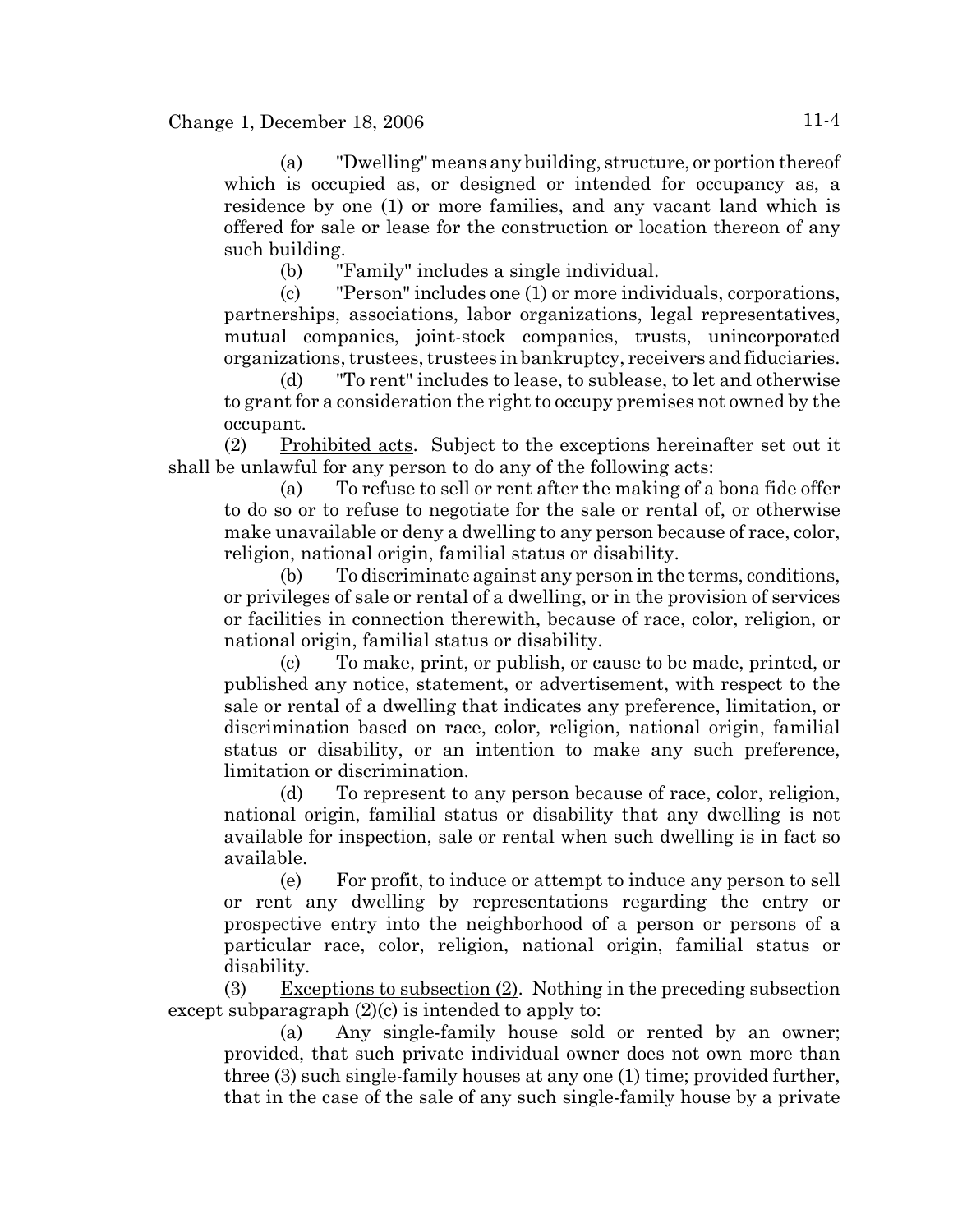individual owner not residing in such house at the time of such sale or who was not the most recent resident of such house prior to such sale, the exemption granted by this subsection shall apply only with respect to one (1) such sale within any twenty-four-month period; provided further, that such bona fide private individual owner does not own any interest in, nor is there owned or reserved on his or her behalf, under any express or voluntary agreement, title to or any right to all or a portion of the proceeds from the sale or rental of, more than three (3) such single-family houses at any one (1) time; provided further, the sale or rental of any such single-family house covered by this subsection shall be excepted from the application of subsection only if such house is sold or rented without the use in any manner of the sales or rental facilities or the sales or rental services of any real estate broker, agent, or salesman, or of such facilities or services of any person in the business of selling or renting dwellings, or of any employee or agent of any such broker, agent, salesman, or person. Nothing in this proviso shall prohibit the use of attorneys, escrow agents, abstractors, title companies, and other such professional assistance as is necessary to perfect or transfer the title. For the purposes of this subsection, a person shall be deemed to be in the business of selling or renting dwellings if:

(i) He or she has, within the preceding twelve (12) months, participated as principal in three (3) or more transactions involving the sale or rental of any dwelling or any interest therein; or

(ii) He or she has, within the preceding twelve (12) months, participated as agent, other than in the sale of his or her own personal residence, in providing sales or rental facilities or sales or rental services in two (2) or more transactions involving the sale or rental of any dwelling or any interest therein; or

(iii) He or she is the owner of any dwelling designed or intended for occupancy by, or occupied by, five (5) or more families. (b) Rooms or units in dwellings containing living quarters

occupied or intended to be occupied by no more than four (4) families living independently of each other, if the owner actually maintains and occupies one (1) of such living quarters as his or her residence.

(4) Applicability of section. Nothing in this section shall prohibit a religious organization, association, or society, or any non-profit institution or organization operated, supervised or controlled by or in conjunction with a religious organization, association, or society, from limiting the sale, rental or occupancy of dwellings which it owns or operates for other than a commercial purpose to persons of the same religion, or from giving preference to such persons, unless membership in such religion is restricted on account of race, color or national origin. Nor shall anything in this section prohibit a private club not in fact open to the public, which as an incident to its primary purpose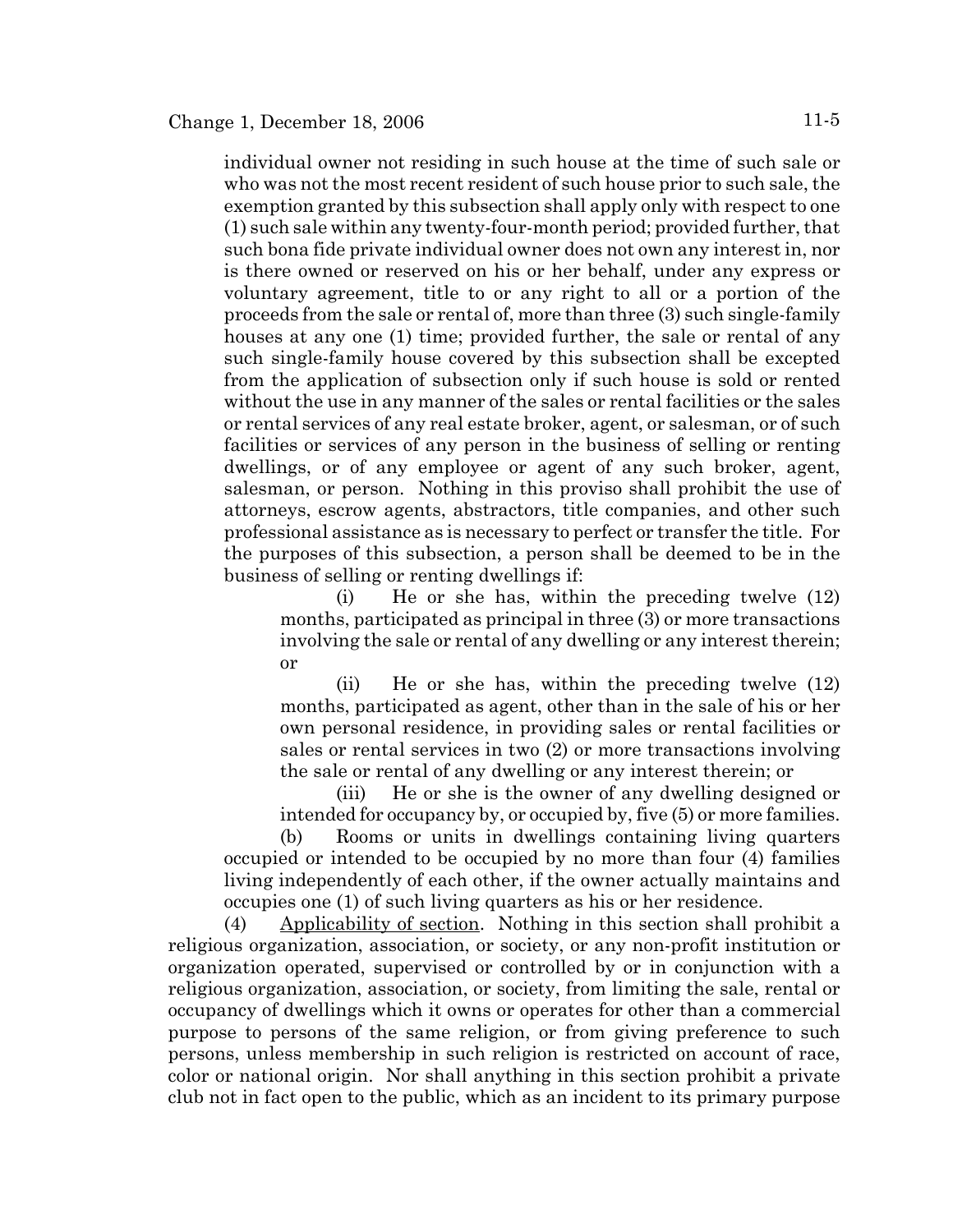or purposes provides lodgings which it owns or operates for other than a commercial purpose, from limiting the rental or occupancy of such lodgings to its members or from giving preference to its members.

(5) Access to business engaging in sales, rentals. It shall be unlawful to deny any person access to or membership or participation in any multiplelisting service, real estate brokers' organization or other service, organization or facility relating to the business of selling or renting dwellings, or to discriminate against him or her in the terms or conditions of such access, membership or participation on account of race, color, religion, or national origin.

(6) Duty of housing board of appeals. The housing board of appeals of the City of Oak Ridge is authorized and directed to undertake such educational and conciliatory activities as in its judgment will further the purposes of this section. It may call conferences of persons in the housing industry and other interested parties to acquaint them with the provisions hereof and the board's suggested means of implementing it. The board shall further endeavor, with the advice of the housing industry and other interested parties, to work out programs of voluntary compliance and may advise appropriate city officials on matters of enforcement. The board shall issue reports on such conferences and consultations as it deems appropriate.

(7) Violations and penalties. Any person convicted of a violation of this section shall be fined not more than fifty dollars (\$50.00) and may be confined to the city workhouse for a period of time not to exceed ninety (90) day. (1969 Code, § 17-7)

**11-106. Discrimination in places of public accommodation**. (1) It is the public policy of the city that all persons within the jurisdiction of the city shall be entitled to the full and equal accommodations or services of any place of business open to the public.

(2) Within the meaning of this section, a "place of public accommodation" shall include all businesses which serve the general public. It shall include, but not be limited to, barbershops and beauty salons, bars and taprooms, laundries and laundromats, hotels and motels, lunch counters and restaurants, recreation facilities and retail stores.

(3) It shall be unlawful for any person, whether owner, operator, manager or employee, of any place of public accommodation within the city, to deny services or accommodations to any individual solely on the basis of that individual's race, color, ancestry, religion, national origin, familial status or disability, or to permit such a denial by any of his or her employees. (1969 Code, § 17-8)

**11-107. Shoplifting**. No person shall wilfully take possession of any goods, wares or merchandise offered for sale by establishments, with the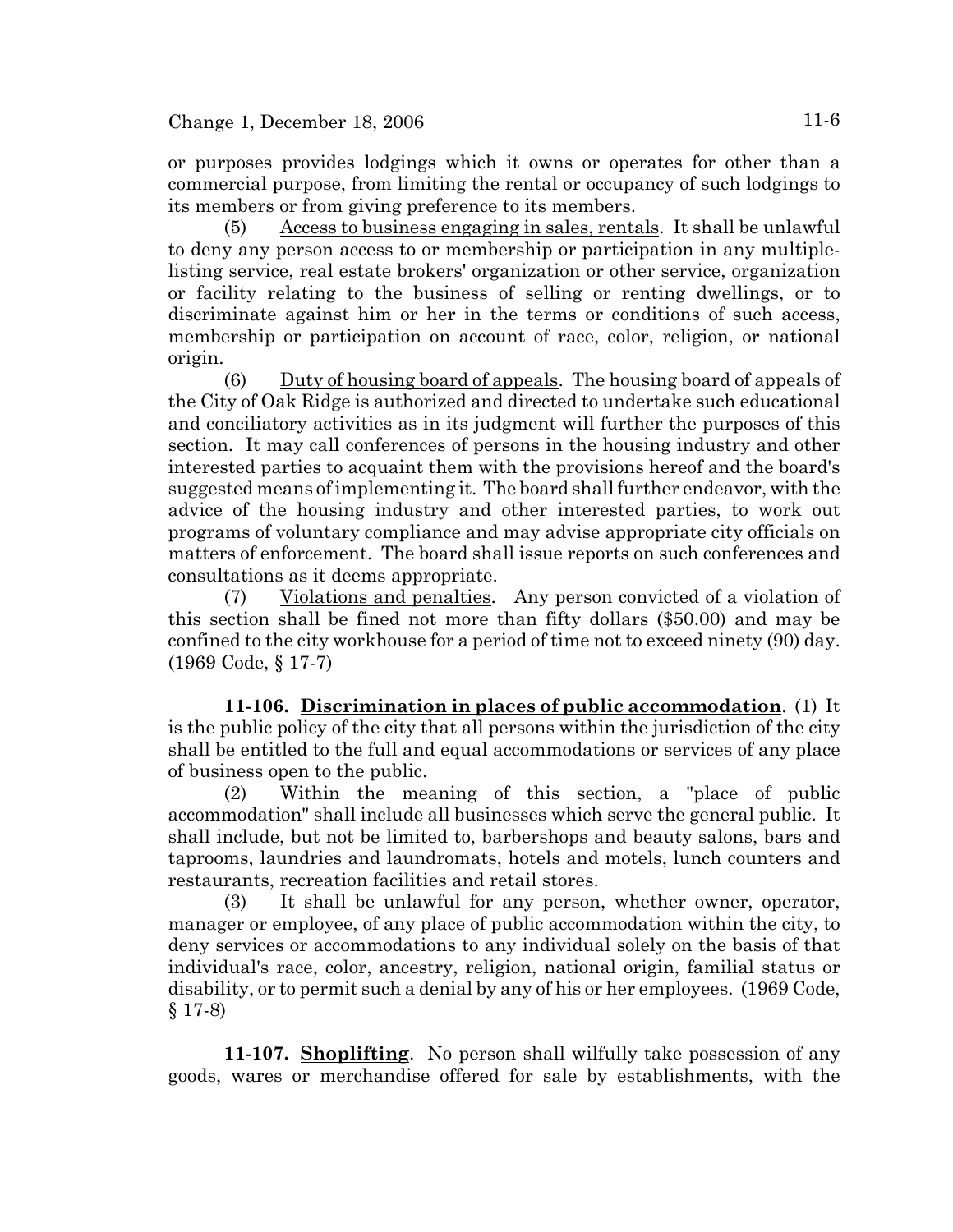intention of converting to his or her own use, without paying the purchase price therefor. (1969 Code, § 17-17)

**11-108. False registration at hotel, motel, etc**. No person shall write or cause to be written or knowingly permit to be written in any registry in any hotel, motel, lodging house, rooming house, or other place whatsoever where transients are accommodated in the city, any other or different name or designation than the true name of the person so registered therein, or the name by which such person is generally known. (1969 Code, § 17-18)

# **11-109. Trespass; failure to leave premises of another after notice**.

(1) It shall be unlawful for any person to enter upon the lands or premises of another, or of the city or school districts, without lawful authority, after having been forbidden so to do by the owner, occupant, person in charge of such premises, or the agent or servant of any of the foregoing; or for any person to remain upon the lands or premises of another, or of the city or school district, without lawful authority, upon being notified to depart therefrom by the owner, occupant, person in charge of such premises, or the agent or servant of any of the foregoing.

(2) Any person violating this section, upon conviction, shall be fined not less than five dollars (\$5.00) nor more than fifty dollars (\$50.00) or sentenced to city jail for not more than ninety (90) days, or both such fine and jail sentence in the discretion of the court. (1969 Code, § 17-21)

**11-110. Loitering on commercial and business premises prohibited**. It shall be unlawful for any person to loiter, linger, congregate, or idly remain upon commercial or business parking areas or premises when not conducting lawful business offered or provided upon such premises if a reasonably visible sign prohibiting loitering has been posted on the premises by the owner thereof. Such a sign located upon the premises shall be presumed to be posted by the owner. The signs posted under this section shall be approved by the city manager as to size, form, and content prior to posting. (1969 Code, § 17-24)

**11-111. [Deleted.]** (1969 Code, § 17-15, as deleted by Ord. #17-06, Sept. 2006)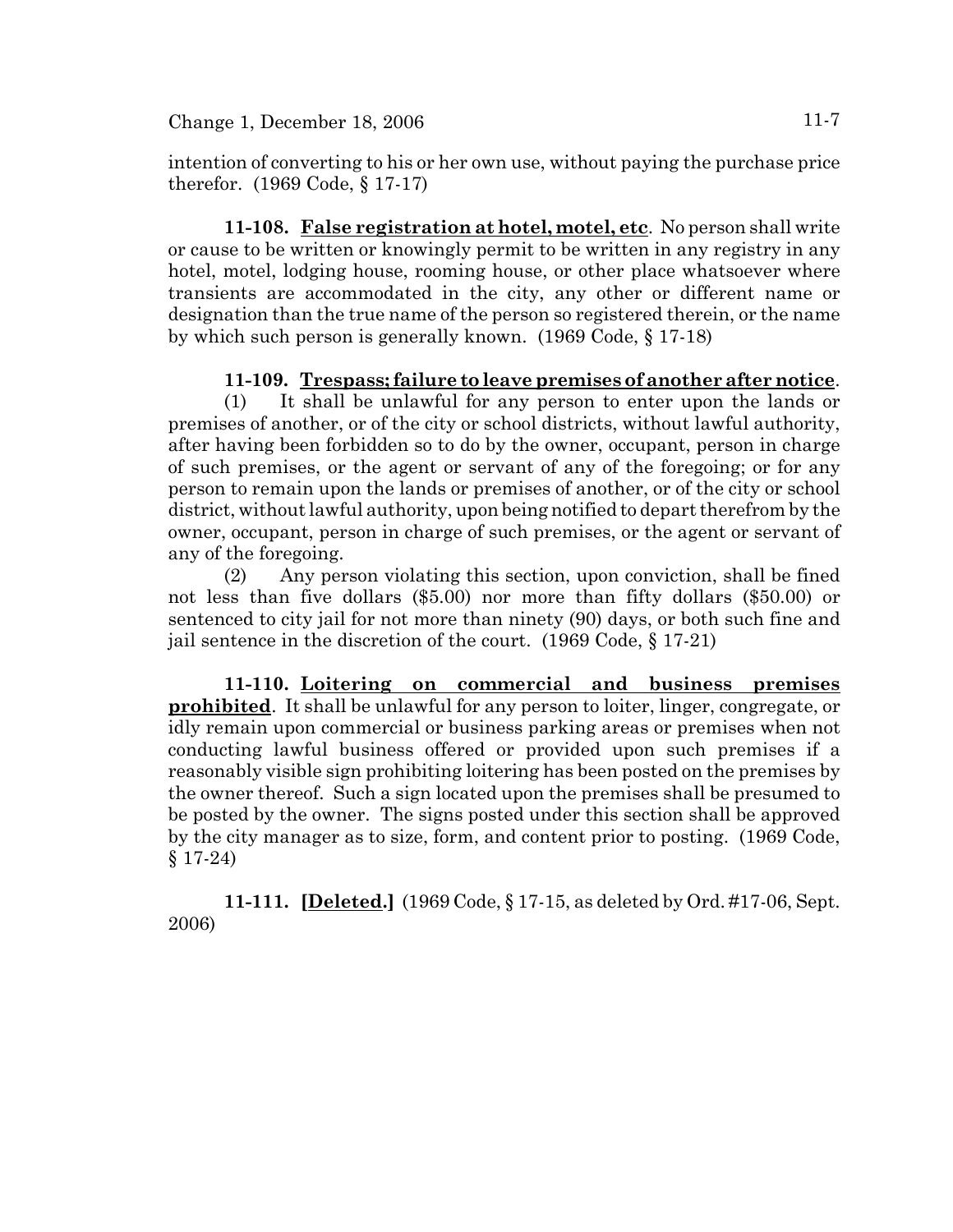**11-112. Unlawful possession of traffic control devices**. 1 The city may mark traffic-control signs, signals, markers or devices with letters not less than one-fourth inch nor more than three-fourths inch in height by use of a metal stamp, etching or other permanent marking to indicate ownership by the city. Unlawful possession of traffic control sign, signal, marker or device is a violation. (as added by Ord. #21-06, Dec. 2006)

11-113. Disorderly conduct at funerals.<sup>2</sup> (1) A person commits the offense of interfering with a funeral or burial, funeral home viewing of a deceased person, funeral procession, or funeral or memorial service for a deceased person, if such person acts to obstruct or interfere with such commemorative service by making any utterance, gesture, or display in a manner offensive to the sensibilities of an ordinary person. Picketing, protesting, or demonstrating at a funeral or memorial service shall be deemed offensive to the sensibilities of an ordinary person.

(2) The provisions of this section shall only apply to acts within five hundred (500) feet of a funeral or burial, funeral home viewing of a deceased person, funeral procession, or funeral or memorial service for a deceased person. (as added by Ord. #21-06, Dec. 2006)

<sup>1</sup> State law reference Tennessee Code Annotated, § 55-8-184.

<sup>2</sup> State law reference Tennessee Code Annotated, § 39-17-317.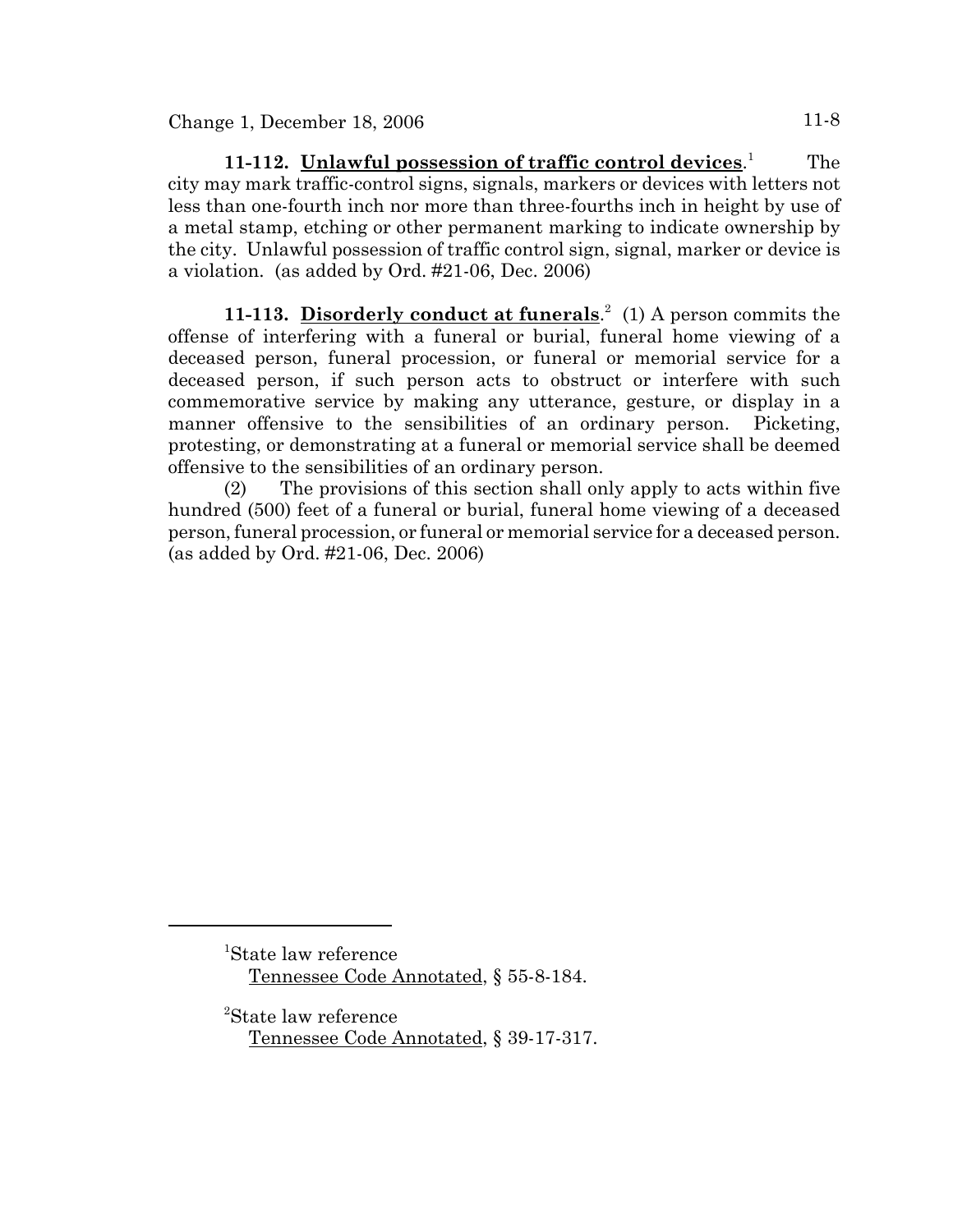# **ALCOHOL, DRUGS, ETC.<sup>1</sup>**

## **SECTION**

- 11-201. Customer's ability to bring alcoholic beverages into a place of business for personal consumption.
- 11-202. Possession and/or consumption of beer and other alcoholic beverages prohibited on posted private property.

**11-201. Customer's ability to bring alcoholic beverages into a place of business for personal consumption**. Customers may bring alcoholic beverages into a place of business for their personal consumption only as specified herein. With the consent of the business owner, customers may bring beer or wine for consumption by themselves and their personal guests into a food service establishment that possesses a valid permanent on-premises beer permit or whose management possesses a valid server permit from the Tennessee Alcoholic Beverage Commission. This section shall not be interpreted to provide additional allowances or restrictions on establishments with a Tennessee license for liquor by the drink.

For the purposes of this section, the term "food service establishment" means any public place kept, used, maintained, advertised, and held out to the public as a place where meals are served and where meals are actually and regularly served, such place being provided with adequate and sanitary kitchen and dining room equipment and tables, having employed therein a sufficient number and kind of employees to prepare, cook and serve suitable food for its patrons and customers; and providing that more than fifty percent (50%) of the gross revenue of the establishment is generated from the serving of food/meals. (1969 Code, § 17-22, as deleted by Ord. #17-06, Sept. 2006, and replaced by Ord. #23-2012, Nov. 2012)

**11-202. Possession and/or consumption of beer and other alcoholic beverages prohibited on posted private property**. It shall be unlawful for any person to drink, consume, or possess opened cans, bottles, or other containers of beer or other alcoholic beverages upon any private property where the owner has posted a reasonably visible sign on the premises prohibiting such activity. Such a sign located upon the premises shall be

<sup>1</sup> Municipal code reference

Sale of alcoholic beverages including beer: title 8.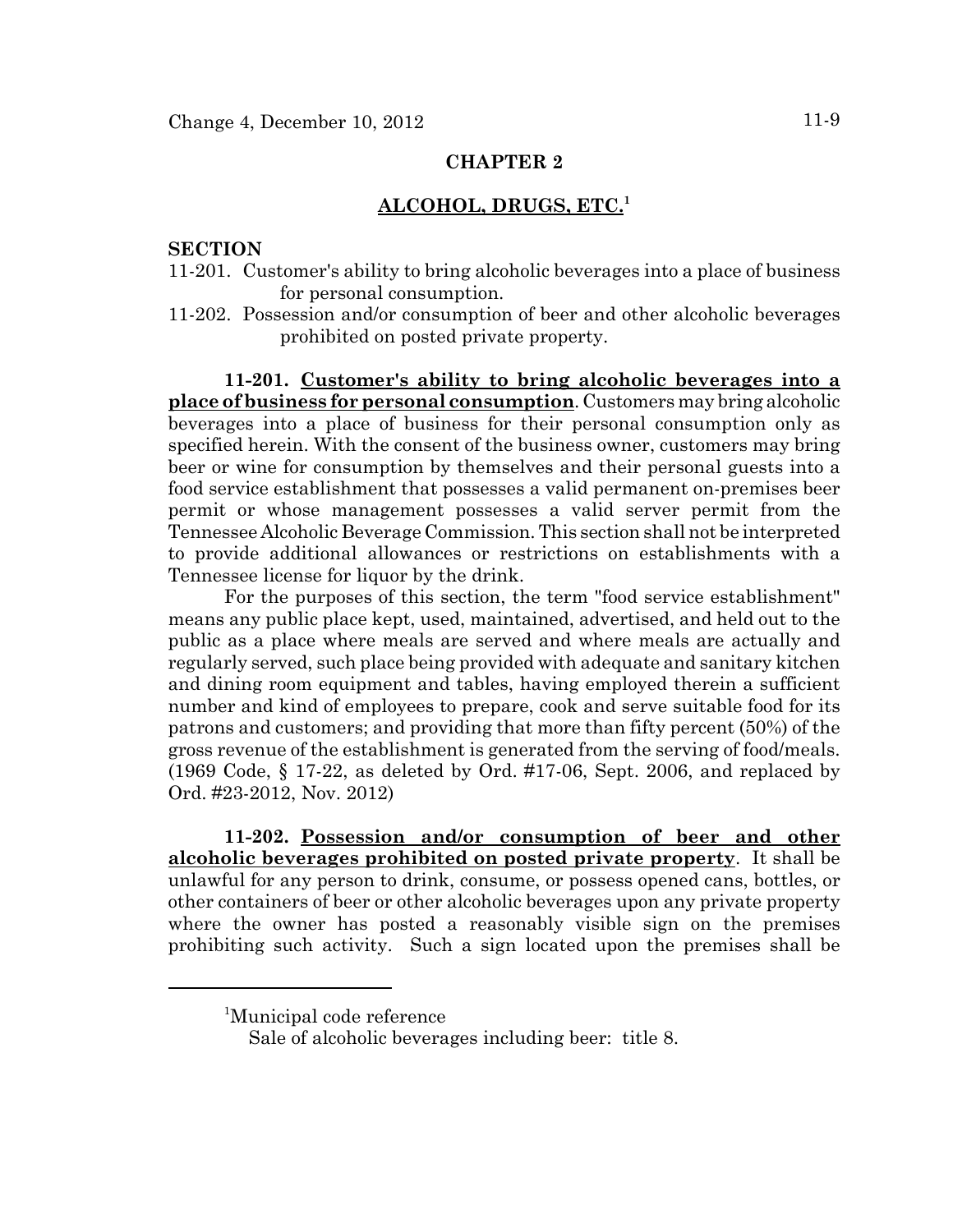Change 4, December 10, 2012 11-10

presumed to be posted by the owner. The signs posted under this section shall be approved by the city manager as to size, form, and content prior to posting. (1969 Code, § 17-23)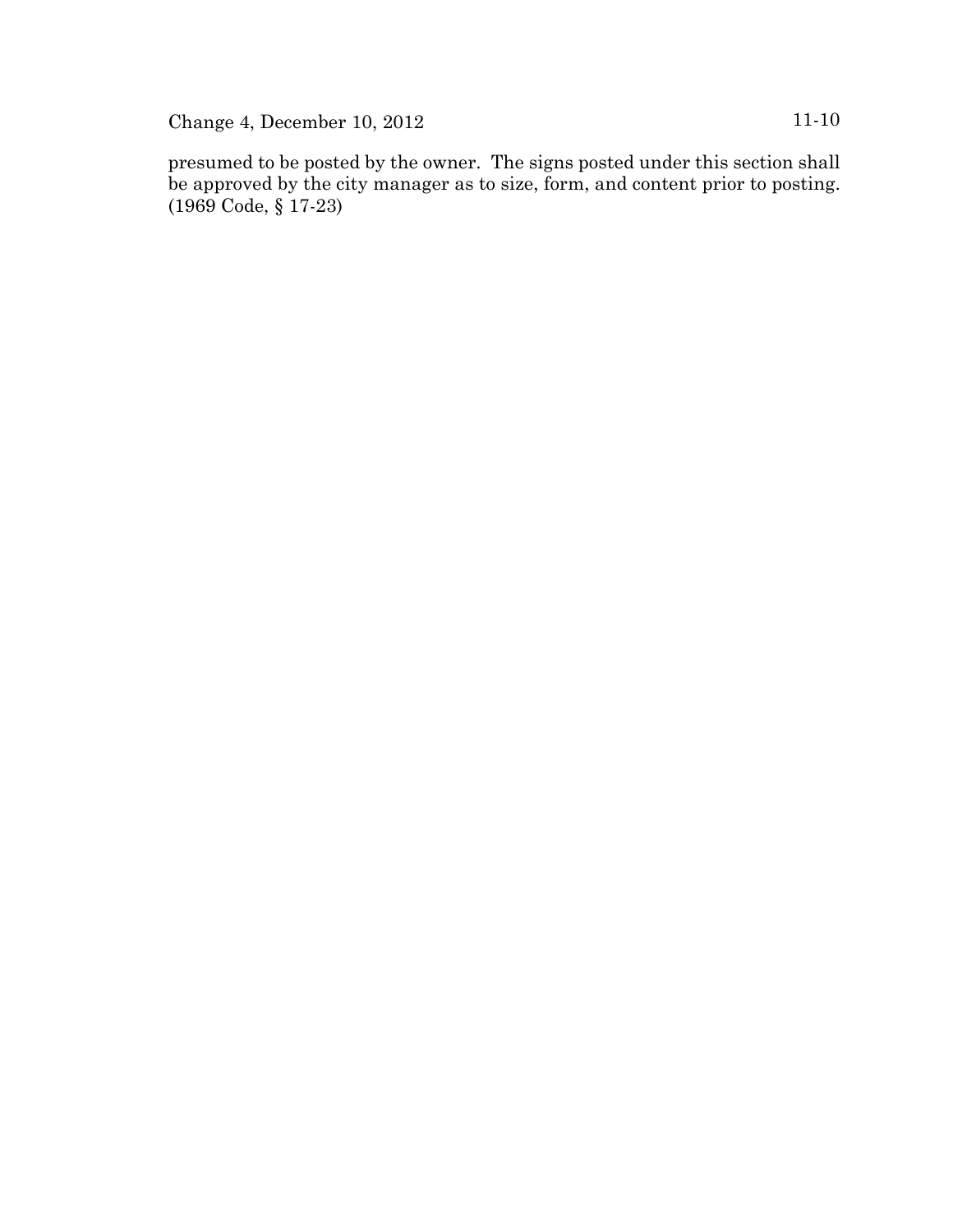## **OFFENSES AGAINST THE PEACE AND QUIET**

#### **SECTION**

11-301. Breaching the peace.

11-302. Unlawful noises prohibited; exceptions; temporary permits.

**11-301. Breaching the peace**. (1) It shall be unlawful for any person to disturb the peace of others by striking or fighting another or by any other violent conduct or by conduct calculated to provoke violence or a violation of the law.

(2) No person shall do any act or use any language calculated or intended or tending to incite others to engage in riotous, violent, or disorderly conduct.

(3) No person shall threaten with bodily harm, intimidate by any means, or terrorize another in the pursuit of his or her lawful rights.

(4) No person shall engage in any assembly, marching or demonstration upon any of the streets or public grounds within the city for the purpose of provoking a breach of the peace or inciting disorders.

(5) No person shall intimidate any public officer or official in the discharge of such officer's or official's duties.

(6) No person shall knowingly permit any offense enumerated in this section or upon any premises owned or under the control of such person when it is within the power of such person to prevent or discontinue such prohibited acts or conduct. (1969 Code, § 17-3)

**11-302. Unlawful noises prohibited; exceptions; temporary permits**. (1) It shall be unlawful for any person to make, continue or cause to be made or continued any excessive, unnecessary or unusually loud noise or any other noise, considering the time, date, place or nature of such noise, so as to annoy, disturb, injure or endanger the comfort, repose, health, peace or safety of another person of ordinary sensibilities within the city.

(2) It shall be unlawful to play any radio, phonograph, television set, amplified or unamplified musical instrument, loudspeaker, tape recorder or any other electronic sound-producing or recording device in such a manner or with such volume at any time or place so as to annoy or disturb the quiet, comfort or repose of any person of ordinary sensibilities within the city. The operation of any such devices referenced herein in such a manner as to be clearly audible on a property or in a dwelling unit other than that in which it is located shall create a rebuttable presumption of a violation of this section.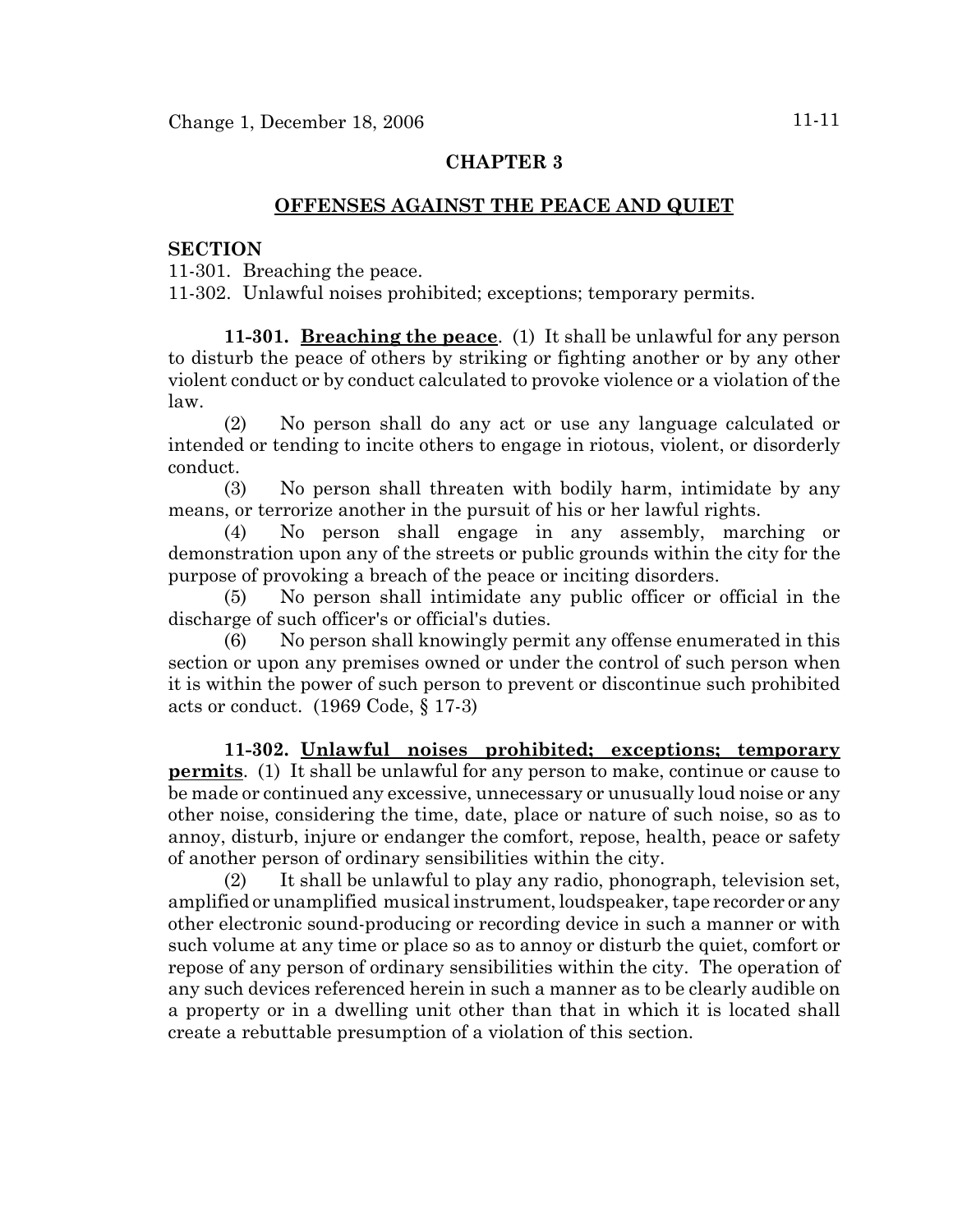# Change 1, December 18, 2006 11-12

(3) The city manager is authorized to issue temporary permits providing for exceptions to this section for commercial, political, civic, charitable, governmental and other organizations for activities or events of other than a day-to-day nature. Such permits shall be upon such conditions as imposed by the city manager considering the date, time of day, nature of the activity, reason of the activity, impact upon surrounding areas or other relevant considerations. Such permit shall be in writing and shall be available for display at the location where such noise is being created. (1969 Code, § 17-5)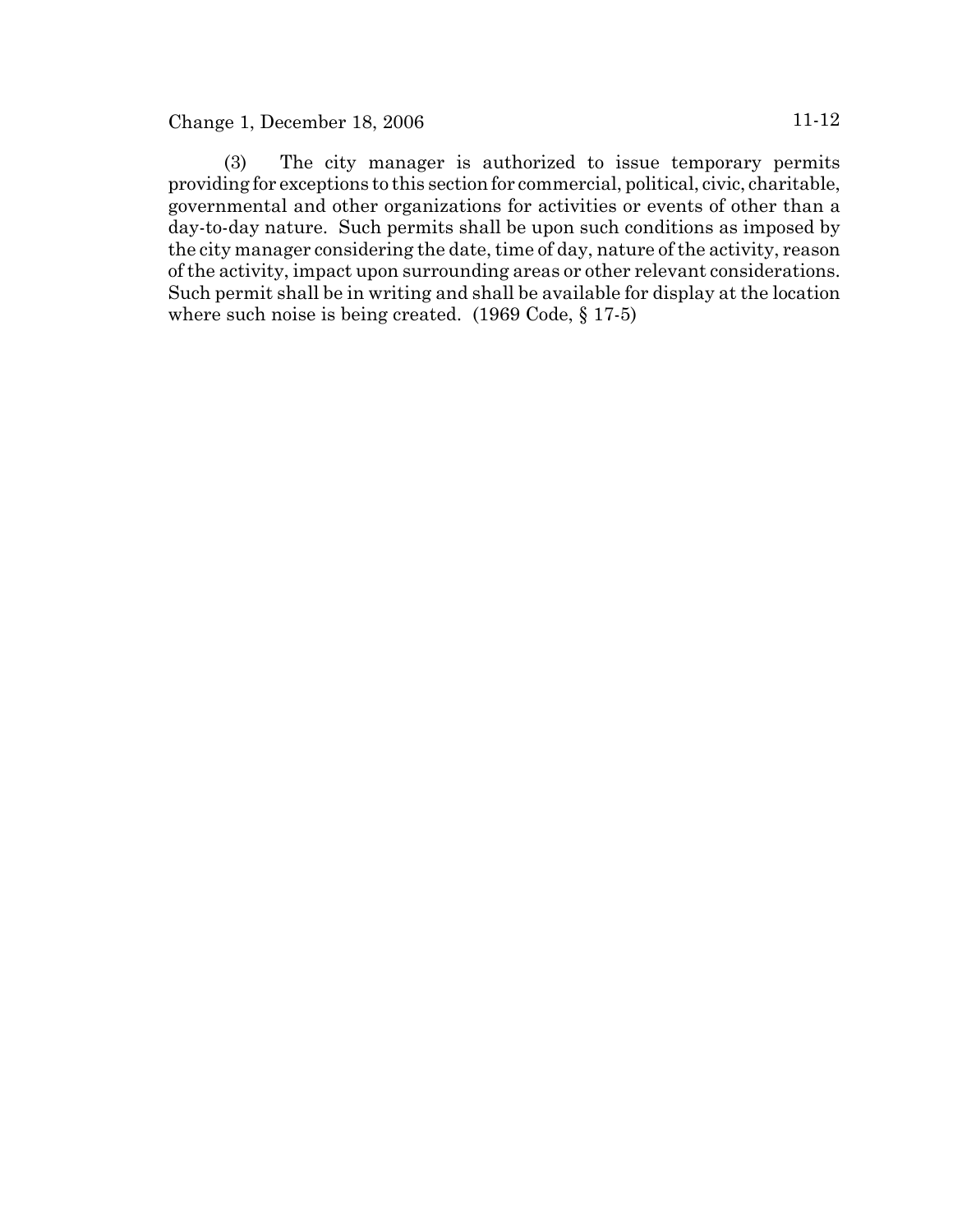# **[DELETED]**

This chapter was deleted by Ord. #17-06, Sept. 2006.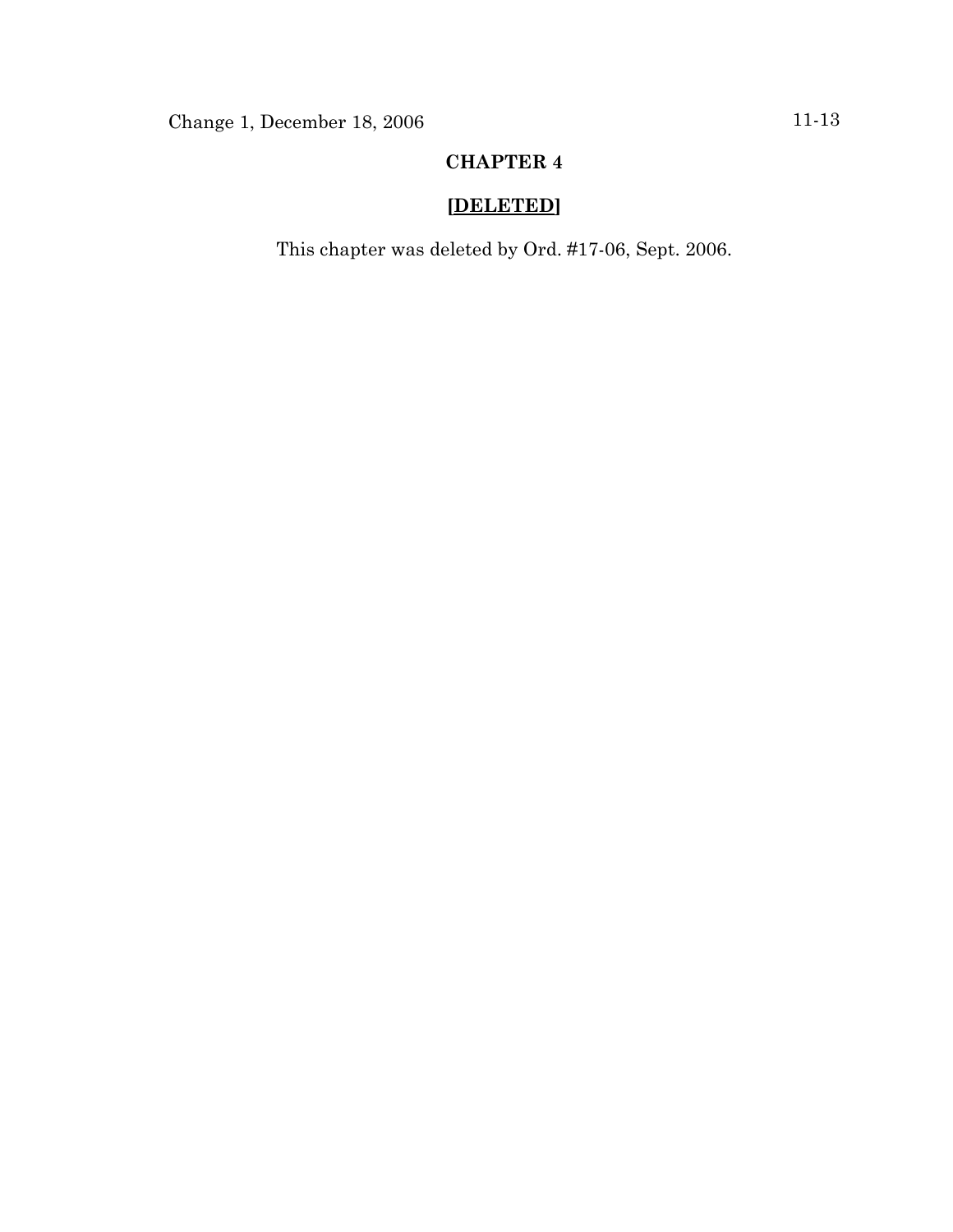#### **OBSCENITY**

# **SECTION**

11-501. Obscene gestures generally. 11-502. Profane, vulgar or indecent language.

**11-501. Obscene gestures generally**. No person shall make obscene or indecent gestures. (1969 Code, § 17-12, as replaced by Ord. #17-06, Sept. 2006)

**11-502. Profane, vulgar or indecent language**. No person shall use vulgar, profane or indecent language on any public place or in any public hall, club, restaurant or other place open to the public. (1969 Code, § 17-14)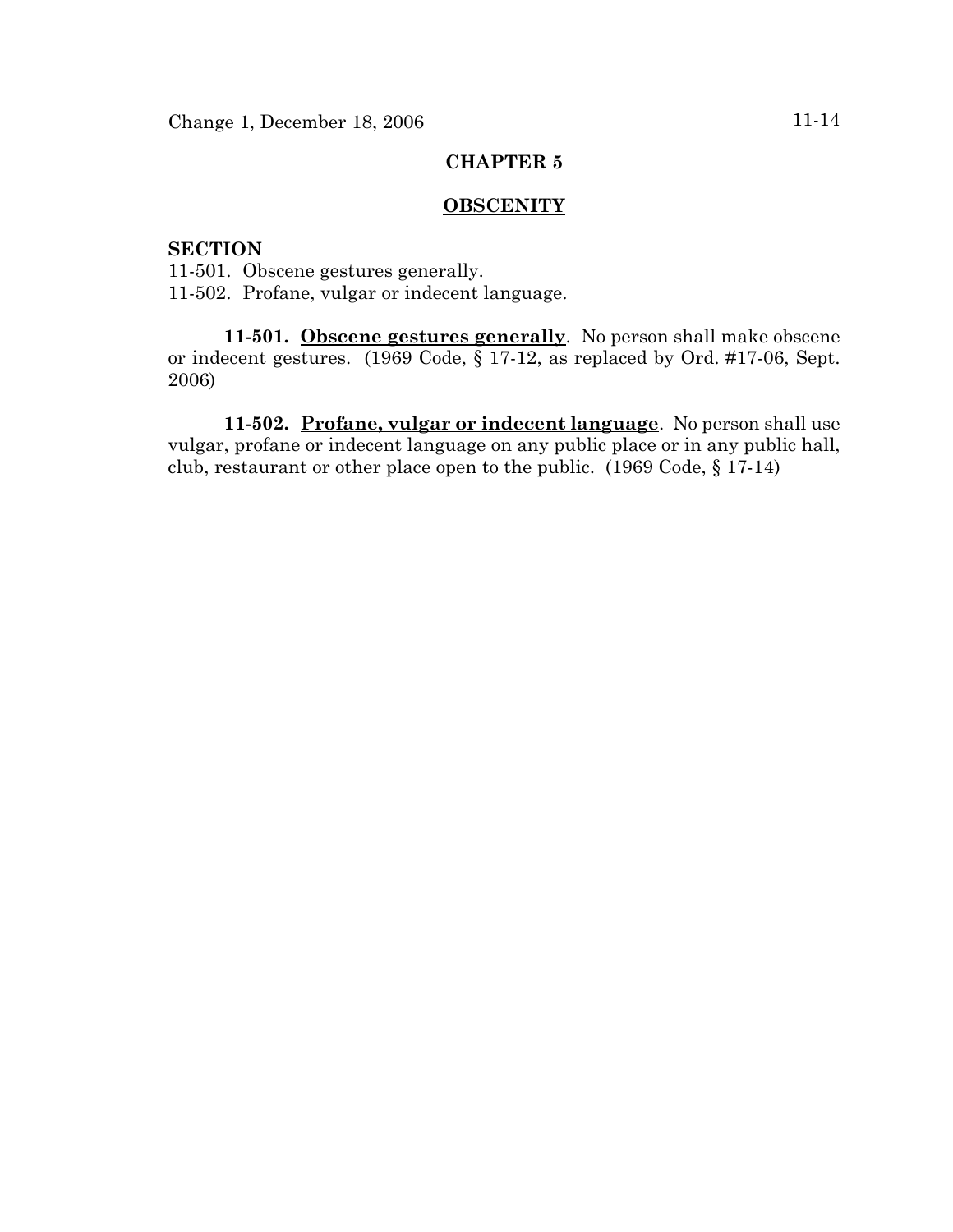# **[DELETED].**

This chapter was deleted by Ord. #17-06, Sept. 2006.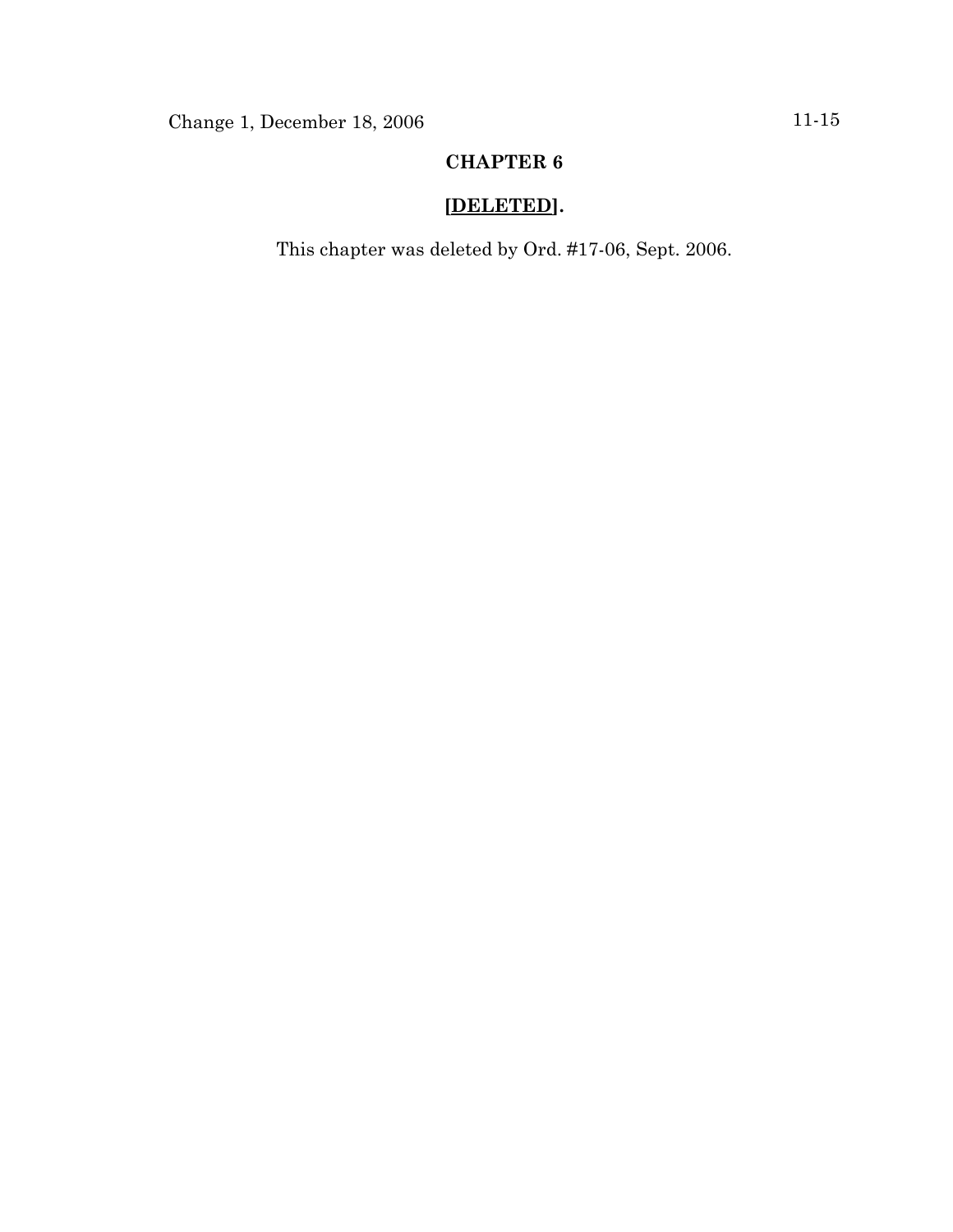# **OFFENSES AGAINST CHILDREN**

### **SECTION**

11-701. [Deleted.] 11-702. [Deleted.] 11-703. Unlawful purchases for minors. 11-704. [Deleted.]

**11-701. [Deleted.]** (1969 Code, § 17-9, as deleted by Ord. #17-06, Sept. 2006)

11-702. **[Deleted.]** (1969 Code, § 17-10, as deleted by Ord. #17-06, Sept. 2006)

**11-703. Unlawful purchases for minors**. No person shall procure for any minor any article which the minor is forbidden by law to purchase. (1969 Code, § 17-11)

**11-704. [Deleted.]** (1969 Code, § 17-13, as deleted by Ord. #17-06, Sept. 2006)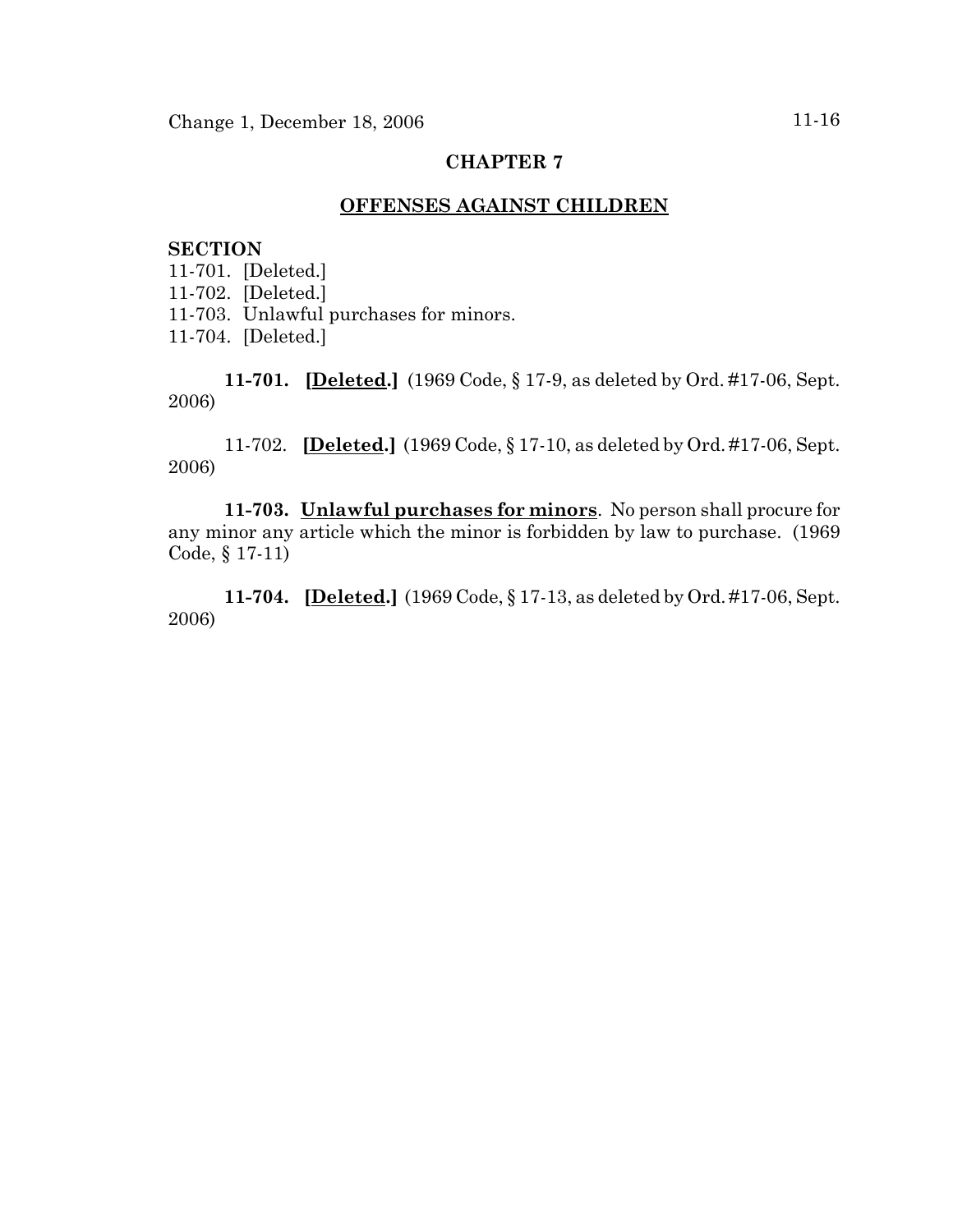#### **WEAPONS**

## **SECTION**

11-801. Deleted. 11-802. Deleted. 11-803. Discharging firearms, spring or air gun, or bow and arrow.

**11-801. Deleted.** (1969 Code, § 17-60, as deleted by Ord. #17-06, Sept. 2006)

**11-802. Deleted**. (1969 Code, § 17-61, as deleted by Ord. #2-2015, Jan. 2015)

**11-803. Discharging firearms, spring or air gun, or bow and arrow**. No person, except such as may be authorized by other laws, shall fire or discharge, or cause to be fired or discharged, within the city, any firearm, spring gun, air gun, or bow and arrow except on those areas authorized and approved by the city manager as a target range for firing or discharging the same and with the consent and under the supervision of the owner. Such designated areas must be equipped with sufficient safety facilities and their use for such designated purpose sufficiently supervised with reasonable precautions being taken to insure the safety and welfare of the inhabitants of the city. For this purpose, the city manager, subject to the approval of city council, is hereby authorized to make any reasonable regulations regarding the equipping and use of such designated areas. (1969 Code, § 17-63)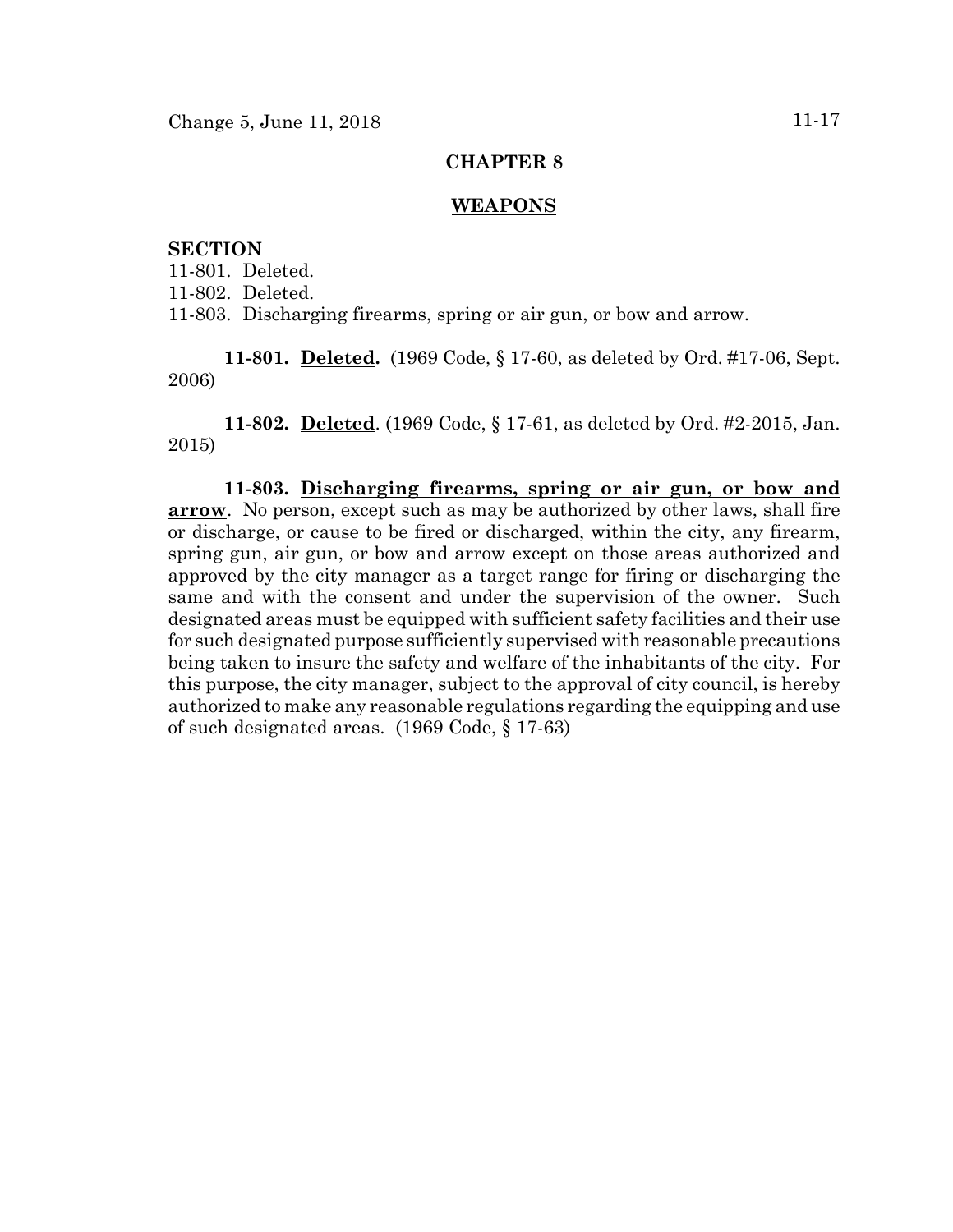## **ADVERTISING**

#### **SECTION**

11-901. Posting of signs, advertisements, announcements, bills or banners on public utility poles, publicly-owned trees, public buildings or locations.

11-902. Noisy advertising.

**11-901. Posting of signs, advertisements, announcements, bills or banners on public utility poles, publicly-owned trees, public buildings or locations**. (1) No person shall post or affix any notice, poster, flyer, bumper sticker, or other paper or device calculated to attract the attention of the public to any lamppost, public utility pole, or publicly-owned tree, or upon any public structure or building, except as may be authorized or required by law.

(2) Placement of community identification signs, city-owned official signs, or official city seasonal decorations on lampposts, utility poles, public structures or public buildings may be authorized by the city manager.

(3) Placement of signs for a city sanctioned event or cause, in conjunction and/or partnership between the city and one or more businesses or organizations, on city controlled facilities or locations may be conditionally authorized by the city manager if said signs are either deemed to be for the overall community good (for example, a co-sponsored community special event or cause) or for the promotion of economic development of the community, including but not limited to hospitality signage for events to assist visitors or tourists in enjoying their visit to Oak Ridge. Said signs shall comply with the following:

(a) A specific event or community cause must be cited and/or intended to be promoted by the city;

(b) The signs shall not be of a permanent construction but shall be temporary in nature;

(c) Said signs shall not be posted earlier than thirty (30) days prior to the commencement of the event or cause nor remain longer than ten (10) days following the event or cause;

(d) Said signs shall not remain posted in a manner considered unsafe, unreasonably distracting or inconsistent with generally recognized community acceptability; and

(e) Said signs are subject to consideration for immediate removal if requested by the public to the city manager and such removal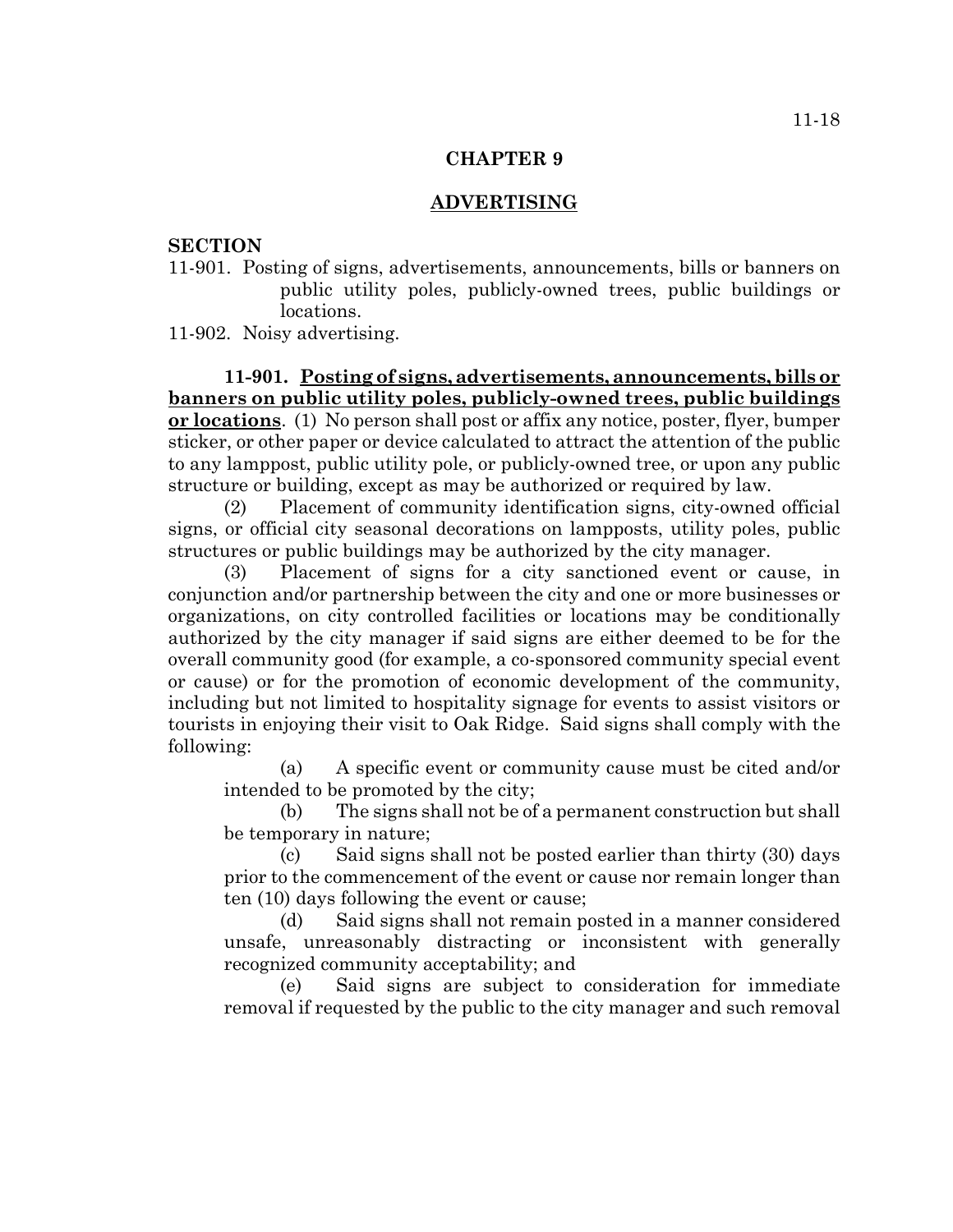is approved by the city council. (1969 Code, § 3-1, as amended by Ord. #7-99, May 1999)

**11-902. Noisy advertising**. No person shall advertise goods and wares by auction or otherwise on any street or in any public place, by the use of loudspeakers, by the ringing of bells, beating of drums, gongs, or by any other loud and noisy modes of advertising. (1969 Code, § 3-2)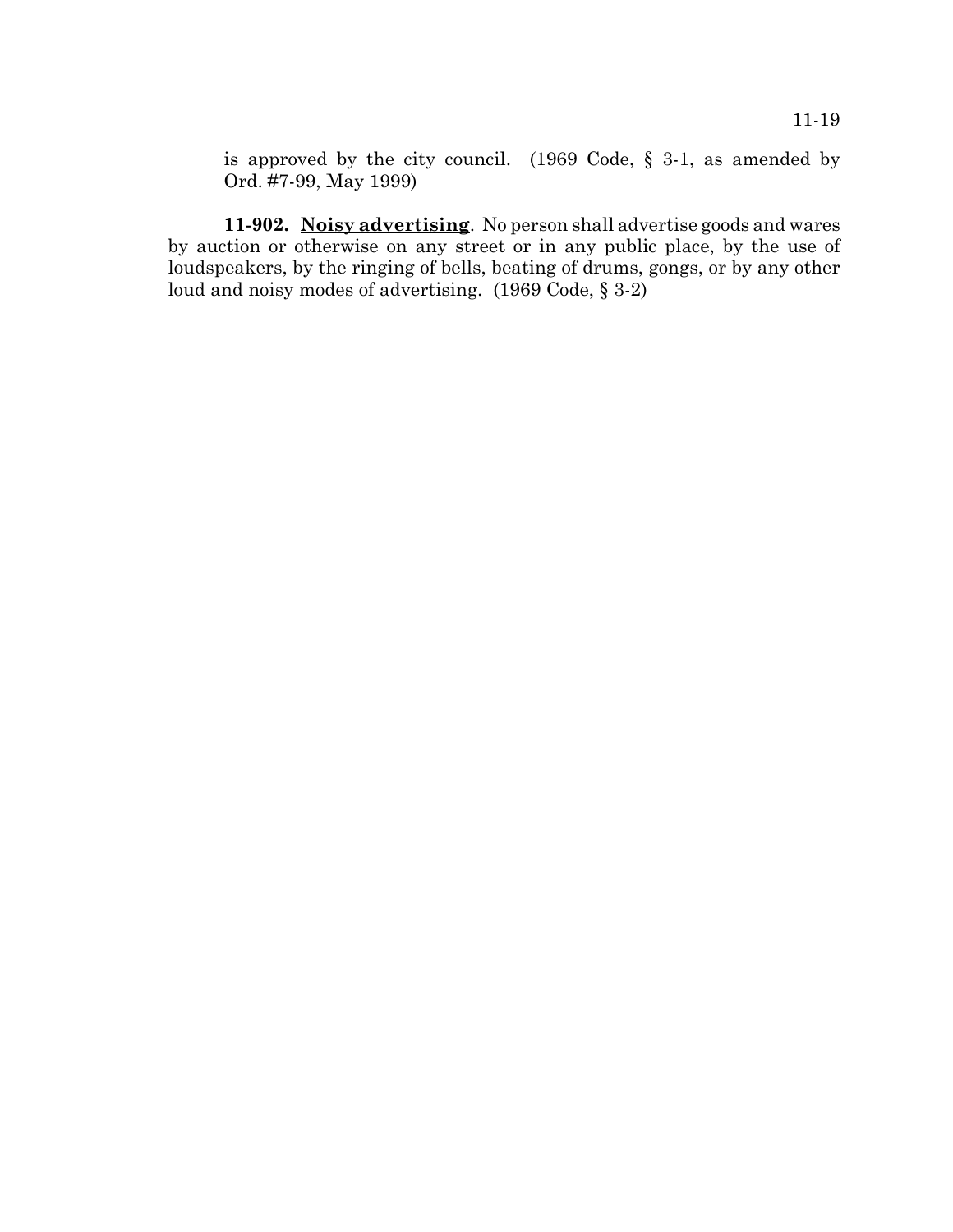## **HANDBILLS**

#### **SECTION**

- 11-1001. Deposit or distribution on streets or other public places.
- 11-1002. Deposit in or on vehicles; distribution to occupants of vehicles.
- 11-1003. Distribution on private property generally.
- 11-1004. Distribution on posted private property; compliance with request not to distribute.
- 11-1005. Exemptions from chapter.

**11-1001. Deposit or distribution on streets or other public places**. No person shall throw or deposit any commercial or noncommercial handbill in or upon any sidewalk, street or other public place within the city. It shall not be unlawful, on any sidewalk, street or other public place within the city, for any person to hand out or distribute, without charge to the receiver thereof, any handbill to any person willing to accept it. (1969 Code, § 3-13)

**11-1002. Deposit in or on vehicles; distribution to occupants of vehicles**. No person shall throw or deposit any commercial or noncommercial handbill in or upon any vehicle. It shall not be unlawful, in any public place, for a person to hand out or distribute, without charge to the receiver thereof, any handbill to any occupant of a vehicle who is willing to accept it. (1969 Code, § 3-14)

**11-1003. Distribution on private property generally**. Subject to all of the provisions of this chapter, handbills may be distributed on private premises, provided they are so placed or deposited as to prevent them from being blown or from drifting about the premises, the sidewalks, streets, or other public places. Handbills may not be deposited in mailboxes when prohibited by federal laws or regulations. (1969 Code, § 3-15)

**11-1004. Distribution on posted private property; compliance with request not to distribute**. No person shall throw, deposit or distribute any commercial or noncommercial handbills upon any private premises, if there is placed thereon, in a conspicuous position near the entrance, a sign bearing the notice: "No Trespassing," "No Peddlers or Agents," "No Advertisements," or any similar notice indicating in any manner that the occupants of the premises do not desire to be molested or have the right of privacy disturbed or to have any such handbills left upon the premises. A request by any person lawfully on the